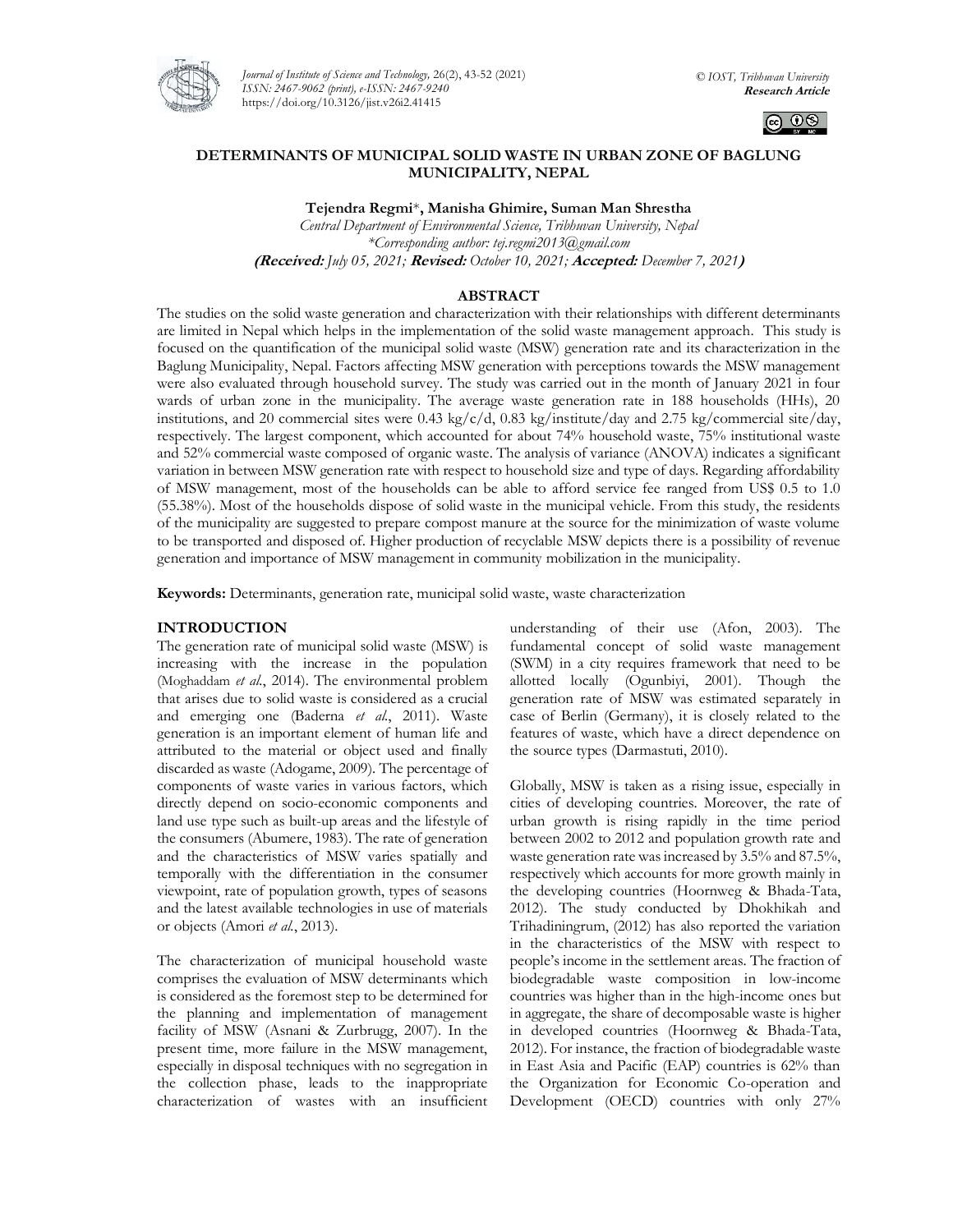(Hoornweg & Bhada-Tata, 2012). The studies conducted in the different countries has indicated higher organic content MSW in Casstell'on de la plana/Spain- 57% (Bovea *et al*., 2010), in Portugal-35.5% (Magrinho *et al*., 2006) and in Bangkok/Thailand- 43% (Chiemchaisri *et al.*, 2007).

Various factors such as the consumer habits, the living standard of residents, the lifestyle and the types of activities in the commercial markets determine MSW generation. The seasons may also and temporally determine MSW generation (Zhu *et al.*, 2008). This type of correlation of variables with the generation rate of MSW has the application in of waste management approaches such as collection and disposal (Al-Khatib *et al.*, 2009). The quantification and characteristics of MSW generation denote the present state of MSW and are always indispensable to determine before the decision making in the MSW recovery and its effective management (Adeniran *et al.*, 2017).

In the context of Nepal, a low-income country with inhabitants of 26.5 million people and an average growth rate of 1.35% (CBS, 2014), the increase in the MSW is related to the population growth in the cities (SWMRMC, 2008). Moreover, increased MSW is also associated with the increase in the gross domestic product (GDP) which has increased from US\$ 9.04 to 21.14 billion (2006-2016) (Aleluia & Ferrão, 2016). Limited studies have been carried out in the municipalities and rural municipalities of Nepal, regarding the SWM system.

This study examines households' socioeconomic factors that are impacting the generation of waste which play an important role in the reflection of waste quantity and characteristics. Additionally, this research also focused on the theoretical source for MSW management for the urban and suburban areas.

### **Study area**

This study was carried out in the Baglung Municipality (Fig. 1) in Baglung District, Nepal. It has an area of 98.9 km<sup>2</sup> . It is divided into 14 wards, and has a population of 57,823 (CBS, 2011). It has a population density of 585 persons/km<sup>2</sup> with the average household size of 3.9. The study was conducted in four wards (1, 2, 3 and 4) in the municipality with 1082, 2111, 2610 and 832 households, respectively.



**Figure 1. Map of the study area (Baglung Municipality). Numbers indicate fourteen wards of Baglung Municipality, and the yellow highlighted wards are the focal study areas.**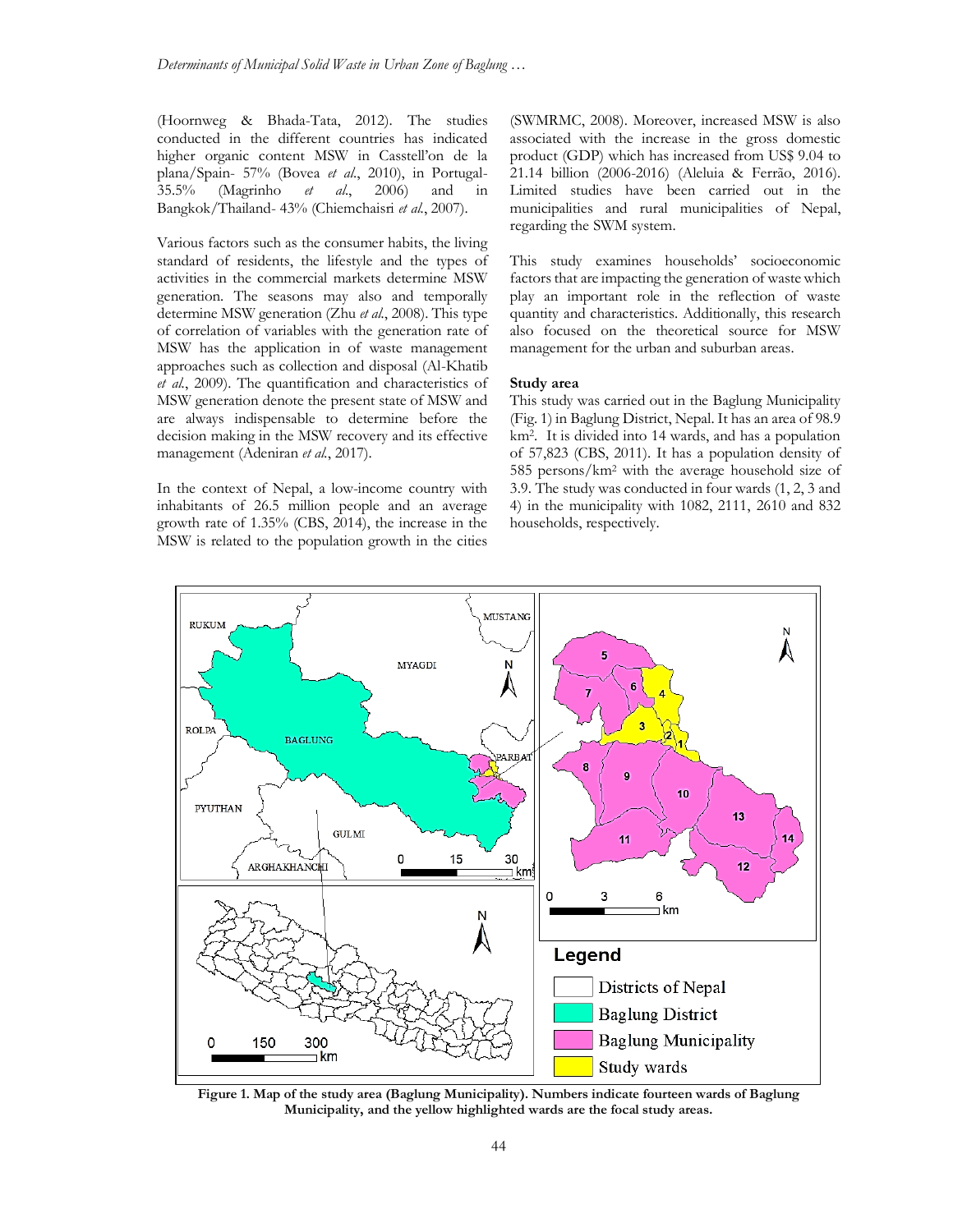# **MATERIALS AND METHODS**

## **Household survey**

The samples of the MSW from the estimated 118 households were collected from selected four wards. Urban areas of the wards were chosen for the study. Easy road access and densely populated area were other characteristics of the selected wards. Purposive sampling was deployed for the sampling. The household survey was organized from 10<sup>th</sup> to 22<sup>nd</sup> of January 2021. Samplings were carried out in seven consecutive days to study the MSW generation rate and its composition. The sampling technique for the determination of the sample size was used according to Yamane (1967) at a 95% confidence level.

n = N {1+N (e)2} ………………………… (1)

where:

n: Sample size N: Population size e: Level of precision

The estimated total number of samples were 539.01 and the final samples taken into the study were 118, which is 10% of estimated total number of samples.

### **Institutional waste and commercial waste**

Twenty samples of institutional and commercial waste of each were also analyzed which include institutions like schools, government and non-governmental institutions and commercial places such as: shops, hotels, and restaurants. Different categories of the MSW generated in Baglung Municipality was separately assessed on the basis of the descriptions below, and their composition was determined according to the quantity contained in the bulk. The analysis of institutional and commercial waste was accomplished with aid of the household survey.

The description of waste components under each category as described by Mbeng *et al*. (2012) which is given as:

- 1. Organic: kitchen waste including vegetable and fruit peeling, wasted food
- 2. Plastic/Polythene: polythene bags water bottles, toys, beverage bottles
- 3. Paper/cardboard: newspaper, study books, copy, cardboard
- 4. Glass and Ceramics: beverage bottles, medicinal bottles
- **5.** Others: old clothes, slippers, shoes, belt

## **Sampling procedure**

The household wastes were segregated as biodegradable and non-biodegradable and were collected in the separate containers. The sample collected in the first day was not considered since the waste was not confirmed as of last 24 hours. The waste

was further segregated into sub-category and weighed by using digital spring balance. Protection equipment's such as gloves and mask were used during the sampling. A semi-structured questionnaire was prepared for the collection of information about socio-economic aspect, perspective, behavior, and affordability regarding the MSW and its management. The survey was conducted with the purposive selection of the house and was shifted to the next one if the selected household was not interested in the sampling. A door-to-door interview was carried out with head of the house or the adult member of the house.

#### **Data analysis**

Microsoft Excel-2010 and Statistical Package for the Social Science (SPSS)- version 20.0 were used to analyze the data. The obtained datasets were subjected to the normality test which showed approximately normal distribution. So, the analysis was done through descriptive statistics and analysis of variance (ANOVA) test (Tabachnick & Fidell, 2007).

### **RESULTS AND DISCUSSION Socio-economic characteristics of surveyed households**

Overall socio-economic characteristics of respondents and respective households are presented in Table 1. Overall socio-economic characteristics of respondents and respective households are presented in Table 1. Out of the 118 households interviewed in the studied wards of Baglung Municipality, 67.8% respondents were male. Most of the respondents have a bachelor's degree and above level of education (36.8%) and only 3.2% of the respondents were literate. Moreover, respondents who are illiterate, with primary, secondary and higher secondary level of education were 26.4%, 4.0%, 4.0 % and 25.6%, respectively. The average household size was found to be 4.61 persons with 4≤5 member's family constitute highest (64.41%) and above 5 members constitute lowest (14.41%). With regard to monthly income, 21.19% of the respondents earned less than 125 US\$ and 40.68% earned between 125 and 250 US\$. Likewise, 33.05% of the respondents' income level was in between 250 and 420 US\$ and only 5.08% have more than 420 US\$.

#### **MSW generation rate**

MSW samples from 118 households, consisting of 544 population were taken into the study. Overall, 1512.11 kg MSW was accumulated and segregated in the studied wards. The per capita MSW by a household is determined as  $0.43 \pm 0.22$  kg/c/d with 4.63 average household size. The minimum and maximum MSW generated are 0.757 and 0.239 kg/c/d, respectively which reflect the significant variation in the MSW generation. The result signified the obtained data are highly skewed (skewness >1). The obtained value of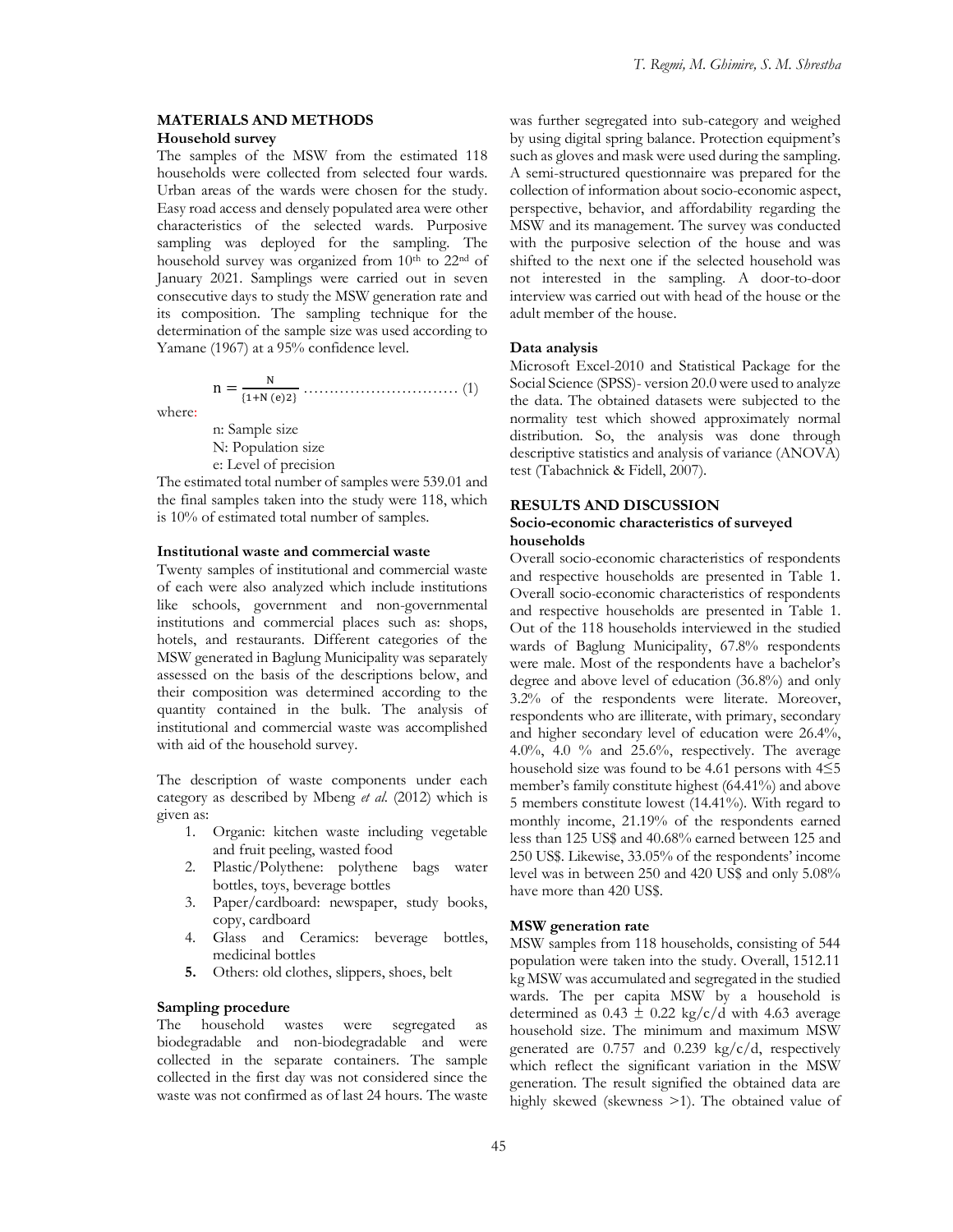kurtosis >3 which showed distribution as leptokurtic in nature. Table 2 represents the comparison of MSW generation rate in the Baglung Municipality and other cities in the world. For instance, Gorkha (Maskey & Singh, 2017), Risikesh (Rawat & Daverey, 2018), Suzhou (Zhang *et al.*, 2018) and Cape Haitian City (Philippe & Culot, 2009) have lower rate of waste generation whereas Takoradi (Miezah *et al*., 2015) and Mexicali City (Gomez *et al*., 2008) have higher household waste generation in comparison with this study. The household's generation rate of MSW is very high in Mexicali City (0.676 kg/c/d), which is a

relatively developed city. Though Baglung Municipality is expanding, the generation rate is greater than other developed cities. This could be due to the difference in the study time, sample observed and variation in the season. On the other hand, the inclusion of all types of biodegradable waste generated from the households could be a reason for the elevated generation rate. The SWM baseline survey conducted in 58 municipalities of Nepal by ADB (2013) has reported the average household per capita generation of MSW was 0.17 kg/c/d which seems to be lower than the present study.

|                                        | Frequency      | percentage $(\frac{0}{0})$ |
|----------------------------------------|----------------|----------------------------|
| Gender of respondent                   |                |                            |
| Male                                   | $80\,$         | 67.80                      |
| Female                                 | 38             | 32.20                      |
| Age of respondent                      |                |                            |
| 18-30                                  | 12             | 10.17                      |
| $31 - 50$                              | 39             | 33.05                      |
| 51-75                                  | 54             | 45.76                      |
| Above 75                               | 13             | 11.02                      |
| Family size (individuals)              |                |                            |
| $\leq$ 3                               | 25             | 21.19                      |
| $4\leq 5$                              | 76             | 64.41                      |
| $> 5$                                  | 17             | 14.41                      |
| Education level of respondent          |                |                            |
| Illiterate                             | 5              | 4.00                       |
| Can only Read/write                    | $\overline{4}$ | 3.20                       |
| Primary                                | 5              | 4.00                       |
| Secondary                              | 32             | 25.60                      |
| Higher Secondary                       | 33             | 26.40                      |
| Bachelor and above                     | 39             | 31.20                      |
| Monthly income (in US\$) of respondent |                |                            |
| < 125                                  | 25             | 21.19                      |
| 125-250                                | 48             | 40.68                      |
| 250-420                                | 39             | 33.05                      |
| >420                                   | 6              | 5.08                       |

| Table 1. Socio-economic characteristics of responding household. |  |  |
|------------------------------------------------------------------|--|--|
|                                                                  |  |  |

Note: 1 US\$= NPR 119.52 (NRB, 2021)

The average MSW generated is estimated as 0.83 kg/institute/day. The study reveals organic wastes as the largest proportion in MSW followed by paper/cardboard and plastic/polythene in the institution. Shops, hotels, and restaurants were included for the determination of waste generation rate from commercial sites and the rate vary according to their type and visited customers. MSW generation in commercial places were mostly organic (52.43%,), glass/ceramics (26.09%) and plastic (13.68%). The average MSW generation from commercial site is assessed as 2.75 kg/commercial site/day.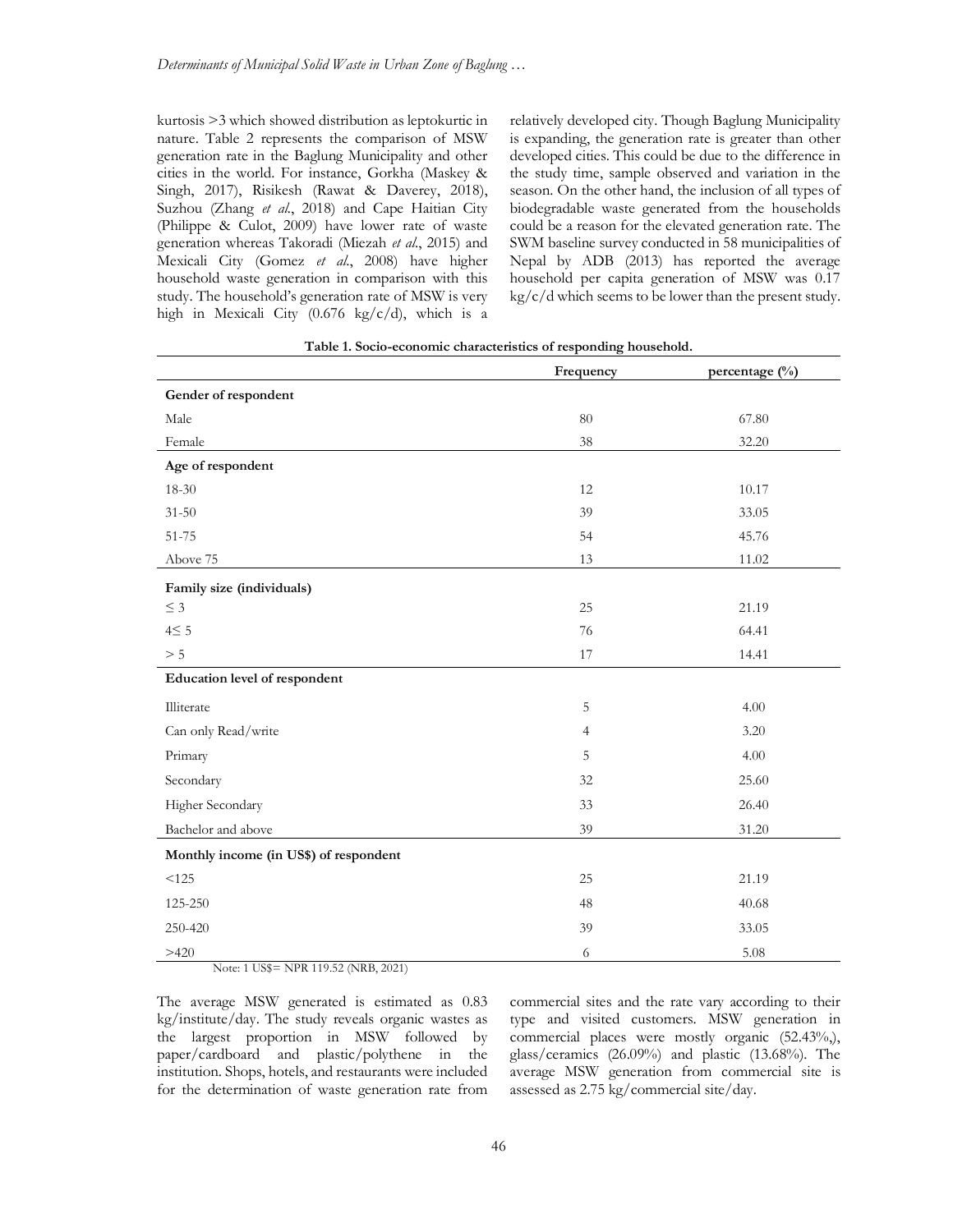| Table 2. Waste generation rate in different cities in the world. |                                 |                              |  |  |  |  |
|------------------------------------------------------------------|---------------------------------|------------------------------|--|--|--|--|
| City (Country)                                                   | <b>Household waste</b>          | References                   |  |  |  |  |
|                                                                  | generation ( $\frac{kg}{c/d}$ ) |                              |  |  |  |  |
| Baglung (Nepal)                                                  | 0.43                            | This study                   |  |  |  |  |
| Bhaktapur (Nepal)                                                | 0.11                            | (KC & Karmacharya, 2012)     |  |  |  |  |
| KMC (Nepal)                                                      | 0.497                           | (Dangi et al., 2011)         |  |  |  |  |
| Gorkha (Nepal)                                                   | 0.24                            | (Maskey & Singh, 2017)       |  |  |  |  |
| Rishikesh (India)                                                | 0.26                            | (Rawat & Daverey, 2018)      |  |  |  |  |
| Beijing (China)                                                  | 0.23                            | (Gu <i>et al.</i> , 2015)    |  |  |  |  |
| Suzhou (China)                                                   | 0.28                            | (Zhang et al., 2018)         |  |  |  |  |
| Takoradi (Ghana)                                                 | 0.47                            | (Miezah et al., 2015)        |  |  |  |  |
| Cape Haitiaan City (Haiti)                                       | 0.21                            | (Philippe $\&$ Culot, 2009)  |  |  |  |  |
| Mexicali (Mexico)                                                | 0.676                           | (Gomez <i>et al.</i> , 2008) |  |  |  |  |



**Figure 2. Composition of the household waste a), institutional waste b), and commercial waste c) of Baglung Municipality.**

### **MSW characterization**

The largest component, which accounted for 74% of households waste, 74.47% of institutional waste, and 52% of commercial waste, were organic waste (Fig. 2). Similarly, the portion of glass and ceramics generated from the household and commercial waste were quite high, which was 7.82% and 26%, respectively, and paper/cardboard were high (9.30%) in institutions. The constituent of plastic/polythene in both households and institutions was 4% each whereas there was 7.82% plastic/polythene in institutional waste. Other wastes including old clothes, slippers etc. were 9%, 5.2%, and

4% in HHs, institutions and commercial waste, respectively.

The composition of the MSW varies depending on the different factors such as geographical locations, climate condition, consumers' habits, lifestyle, level of nation and socio-economic condition (Iftekhar, 2005; Hoornweg & Bhada-Tata, 2012). The composition of MSW in the study notably varied in comparison with other studies in various cities of the world (Table 3). In addition, the municipality has a higher composition of organic waste than other cities of different countries. The glass/ceramics contents in the MSW were found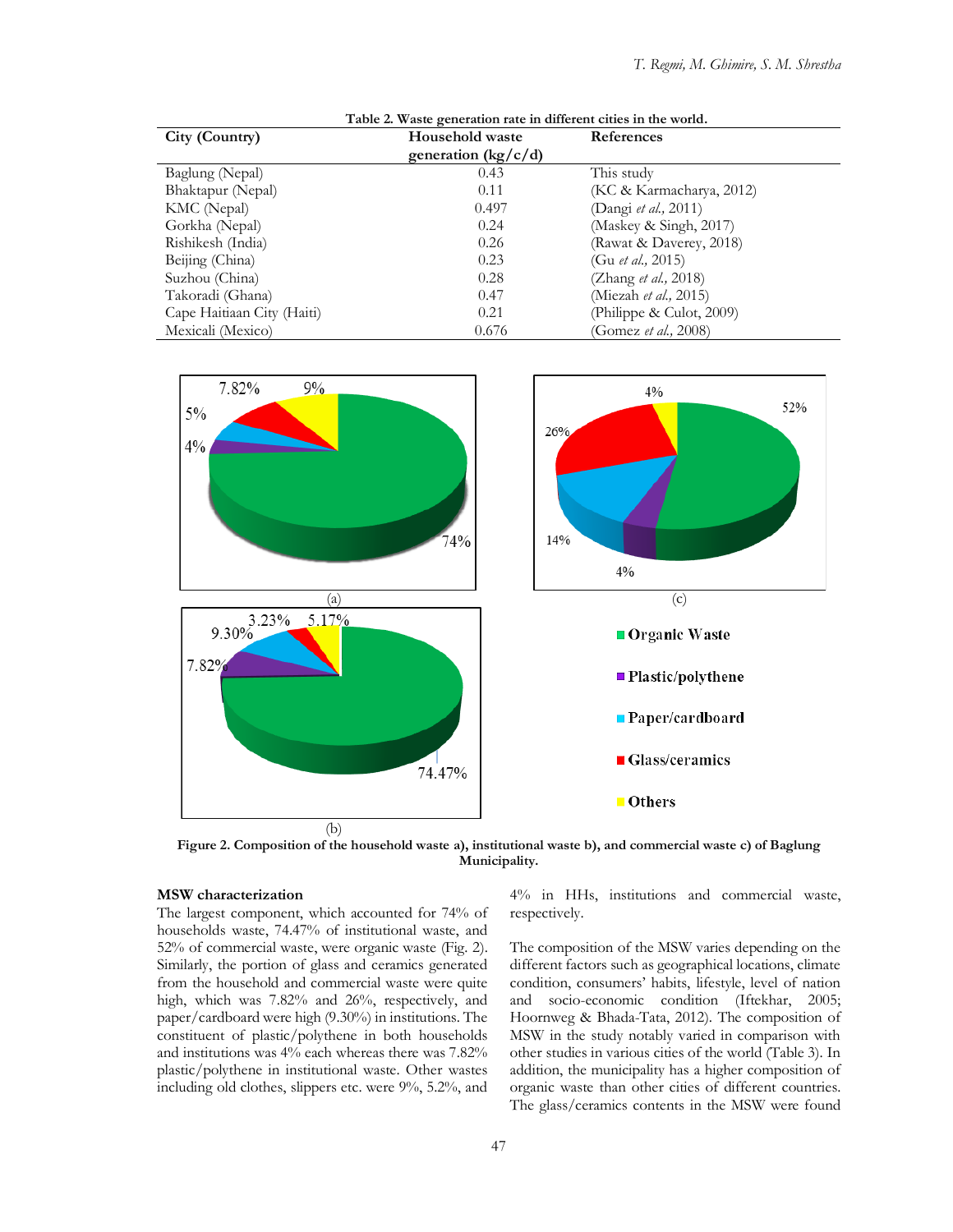to be higher than in other cities. The quantity of plastic/polythene was recorded as higher than Asian cities like Allahabad (India) and Chittagong (Bangladesh) and lower as compared to others listed in Table 3.

## **Factor affecting waste generation rate household size**

The number of persons in the family with less than or equal to three count 25, four to five persons count 76

and above five persons count 17. The average MSW generation for the household size with less than or equal to three family member was  $0.59 \text{ kg/c/d.}$ Ironically, households with four to five family member and more than five members account for 0.39 and 0.34  $kg/c/d$ , respectively. The frequencies of the family size of 1, 2, 3, 4, 5, 6, 7, 8 and 10 in the studied sample were 1, 7, 17, 35, 27, 19, 9, 2 and 1 households, respectively. Table 4 presents the significant variation  $(p<0.05)$  in the MSW generation with respect to the household size.

| Table 3. Waste composition $(\%)$ in different cities of the world compared with this study. |  |  |  |  |
|----------------------------------------------------------------------------------------------|--|--|--|--|
|----------------------------------------------------------------------------------------------|--|--|--|--|

| City/country                  | Organic<br>Waste | Plastic/<br>polythene | Paper/<br>cardboard | Glass/<br>ceramics | Others | Reference                     |
|-------------------------------|------------------|-----------------------|---------------------|--------------------|--------|-------------------------------|
| Baglung/Nepal                 | 74.29            | 3.44                  | 5.15                | 7.82               | 9.30   | This study                    |
| Kathmandu/Nepal               | 71.0             | 12.0                  | 7.5                 | 1.3                | 8.4    | (Dangi et al., 2011)          |
| Allahabad/India               | 45.3             | 2.86                  | 4.69                | 0.73               | 46.42  | (Sharholy et al., 2007)       |
| Chittagong/Bangladesh         | 62.0             | 2.0                   | 3.0                 | 5.0                | 12.0   | (Sujauddin et al., 2008)      |
| Phnom Penh/Cambodia           | 63.3             | 15.5                  | 6.4                 | 1.2                | 13.6   | (Seng <i>et al.</i> , 2011)   |
| Bangkok/Thailand              | 43.0             | 10.9                  | 12.1                | 6.6                | 27.4   | (Chiemchaisri et al., 2007)   |
| Bahrain/Bahrain Kingdom       | 59.6             | 13.4                  | 9.9                 | 5.5                | 12.6   | (Al Sabbagh et al., 2012)     |
| Baghdad/Iraq                  | 70.0             | 5.3                   | 5.0                 | 2.2                | 17.5   | (Mustafa et al., 2018)        |
| Lagos/Nigeria                 | 68.0             | 7.0                   | 10.0                | 4.0                | 11.0   | (Kofoworola, 2007)            |
| Ghana                         | 61.0             | 14.0                  | 5.0                 | 3.0                | 17.0   | (Miezah <i>et al.</i> , 2015) |
| Portugal                      | 35.5             | 11.5                  | 25.9                | 5.4                | 21.7   | (Magrinho et al., 2006)       |
| Casstell'on de la plana/Spain | 57.0             | 10.0                  | 15.0                | 7.0                | 11.0   | (Bovea <i>et al.</i> , 2010)  |
| Chihuahua/Mexico              | 48.0             | 11.9                  | 16.1                | 5.9                | 18.4   | (Gomez et al., 2008)          |

**Table 4. Households waste generation rate on the basis of family size.**

| Groups (Family size)       | Count     |     | $\frac{0}{0}$ | Sum         | Average $(kg/c/d)$ | Variance |
|----------------------------|-----------|-----|---------------|-------------|--------------------|----------|
| $\leq$ 3                   | 25        |     | 21.19         | 14.9        | 0.59               | 0.093    |
| 4 < 5                      | 76        |     | 64.41         | 25.9        | 0.39               | 0.027    |
| > 5                        | 17        |     | 14.41         | 5.8         | 0.34               | 0.018    |
| <b>ANOVA Table</b>         |           |     |               |             |                    |          |
| <b>Source of Variation</b> | <b>SS</b> | df  | <b>MS</b>     | F           | P-value            | F crit   |
| Between Groups             | 0.89      | 2   | 0.44          | 11.24605709 | 3.46061E-05        | 3.075144 |
| Within Groups              | 4.56      | 115 | 0.039         |             |                    |          |
| Total                      | 5.45      | 117 |               |             |                    |          |

The outcome of the study shows the MSW generation rate is higher in the household size of less than or equal to 3 people, whereas the rate of MSW generation rate was significantly lower with the increase in the household size. A similar result was observed in the

study conducted in Rishikesh (India) by Rawat and Daverey (2018) in which the quantity of MSW was reported  $0.37 \pm 0.07$  kg/c/d in HHs size of 2 and 0.19  $\pm$  0.03 kg/c/d for 8 household sizes. This reveals the lifestyle of South Asian households with the combined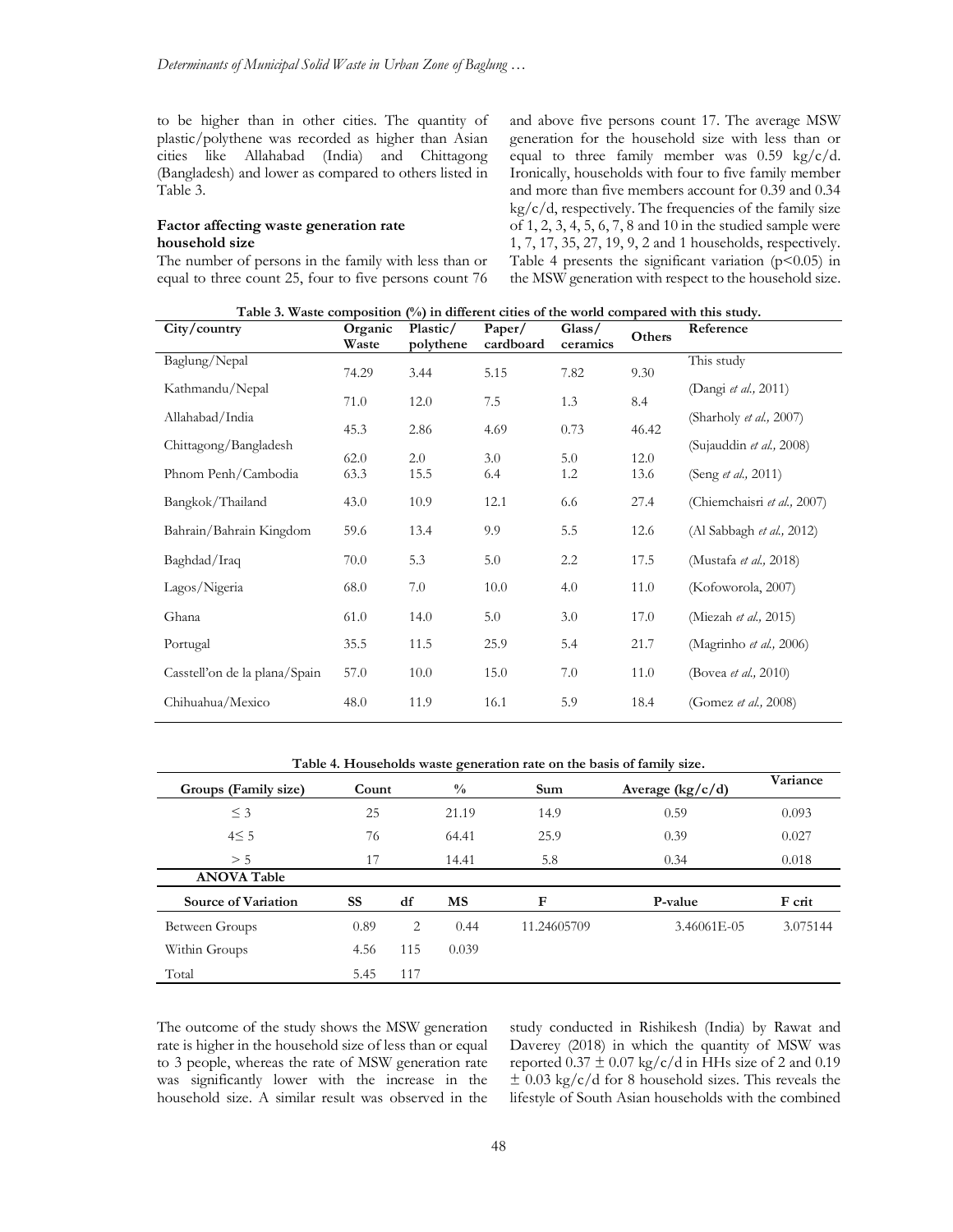kitchen in a family. Gu *et al*. (2015), Ojeda-Benítez *et al*. (2008) and Thanh *et al*. (2010) also indicated identical association of rate of MSW generated with household size.

#### **Weekdays and weekends**

For this study, variation in MSW generation has been seen with respect to type of days (Sunday to Saturday) within the study period. The highest MSW recorded was on Sunday (15.11%), commercial waste on Friday (17.09%) and institutional waste on Sunday (19.06%). No samples were recorded from institutional sites on Saturday (weekend). There are six weekdays (Sunday to Friday) as working days in Nepal. The effects of each day of the week (Sunday to Saturday) are presented in Table 5.

Table 5 illustrates there is significant variation in MSW generation rate in weekdays and weekend ( $p \leq 0.05$ ). The MSW generation from the households is higher on Tuesday  $(4.39 \text{ kg/h/d})$ , and the least on Friday  $(1.63 \text{ m})$ kg/h/d). In Nepal, people usually purchase goods on weekends or holidays. It is presumed that the generation of MSW is higher on Saturday due to the shopping and other activities that increase the waste production. Interestingly, the accumulation of the waste is more on Tuesday. But it is noteworthy that there is the variation in the outcomes of household MSW generation from the study conducted by in the Zhu *et al.* (2008) in which there is maximum MSW accumulated in the weekends (Saturday- Sunday) with respect to weekdays (Monday-Friday).

|                            |           |            |               | Table 5. Households waste generation rate on the basis of days. |            |          |
|----------------------------|-----------|------------|---------------|-----------------------------------------------------------------|------------|----------|
| Groups<br>(Days)           | Count     | Total (kg) | $\frac{0}{0}$ | Average<br>(kg/h/d)                                             | Variance   |          |
| Sunday                     | 118       | 228.48     | 12.62         | 1.93                                                            | 0.82       |          |
| Monday                     | 118       | 212.94     | 11.76         | 1.80                                                            | 0.84       |          |
| Tuesday                    | 118       | 519.17     | 28.68         | 4.39                                                            | 20.80      |          |
| Wednesday                  | 118       | 221.17     | 12.22         | 1.87                                                            | 0.98       |          |
| Thursday                   | 118       | 208.89     | 11.54         | 1.77                                                            | 0.93       |          |
| Friday                     | 118       | 192.7      | 10.64         | 1.63                                                            | 0.79       |          |
| Saturday                   | 118       | 227.18     | 12.55         | 1.92                                                            | 0.97       |          |
| <b>ANOVA Table</b>         |           |            |               |                                                                 |            |          |
| <b>Source of Variation</b> | <b>SS</b> | df         | <b>MS</b>     | $\mathbf F$                                                     | P-value    | F crit   |
| Between Groups             | 678.73    | 6          | 113.12        | 30.27465                                                        | $6.74E-33$ | 2.109633 |
| Within Groups              | 3060.23   | 819        | 3.73          |                                                                 |            |          |
| Total                      | 3738.97   | 825        |               |                                                                 |            |          |

#### **Attitude towards MSW management**

Regarding affordability for waste collection service charge, the maximum respondents would be able to pay about US\$ 0.5 to 1.0 (55.4%) and US\$ 1.0 to 1.5 (12.3%) and less than US\$ 0.5 (12.3%) per month, whilst 20.0% wouldn't be able to afford the charge and they recommended that waste generated in the municipality should be managed by the municipality office. With respect to the distance that they would travel for the MSW disposal site, about 55% of the respondents indicated that they would be able to travel 10–20 m distance. Most of the respondents expressed the optimistic behavior in SWM and 38.14% of respondents proclaimed they would be able to segregate the household MSW in different subcategories: paper/cardboard, glass/ceramics, metal, plastics/ polythene, and organic waste and 12.71% of respondents showed willingness if the funds were available (Fig. 3). In contrary, 33 % of respondents

expressed lack of space (8.47%), lack of time (24.58%), afraid of diseases (3.39%), and responsibility of the municipality (12.71%) in MSW management.

The disposal behavior of the respondents (Fig. 4) was categorized on the basis of waste types. For organic waste, most of the respondents use the municipal vehicle for the disposal (33.0%) while 33.0% use to feed animals, 14.4% dispose of in the pit and remaining 19.5% make manure. Regarding non-biodegradable waste, 73.7% of the respondents use the municipal vehicles, 20.3% burn the waste and 5.9% dispose of in the pit. The common problems of SWM from the household is plastic waste (80.0%) and the lack of the proper disposal site (20.0%). Moreover, the common difficulties were lack of dustbins on the roadside, insufficient knowledge and technology, lack of awareness and lack of effective programs regarding SWM.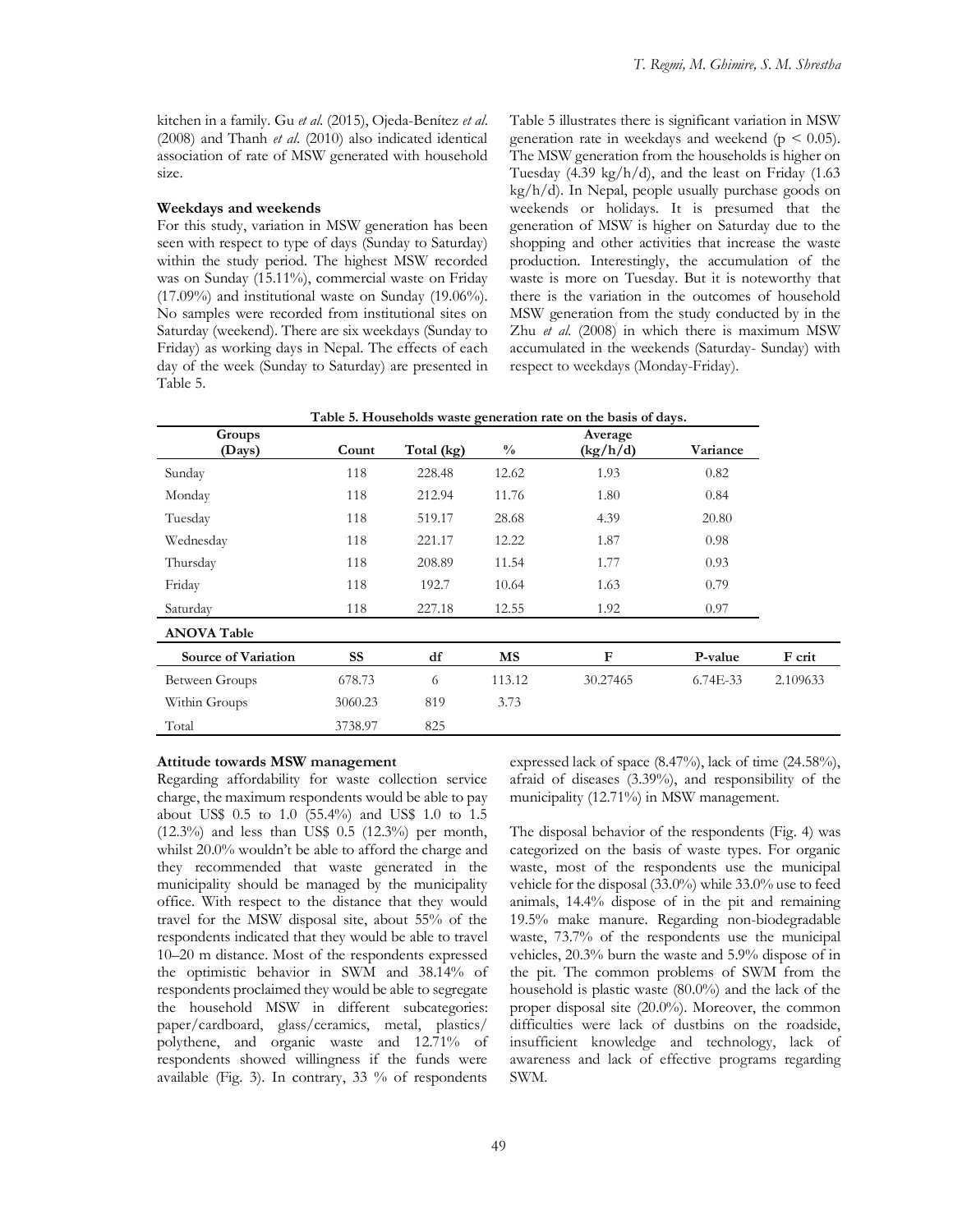

**Figure 3. Responses towards the waste management in Baglung Municipality.**



**Figure 4. Disposal behavior of respondents in Baglung Municipality.**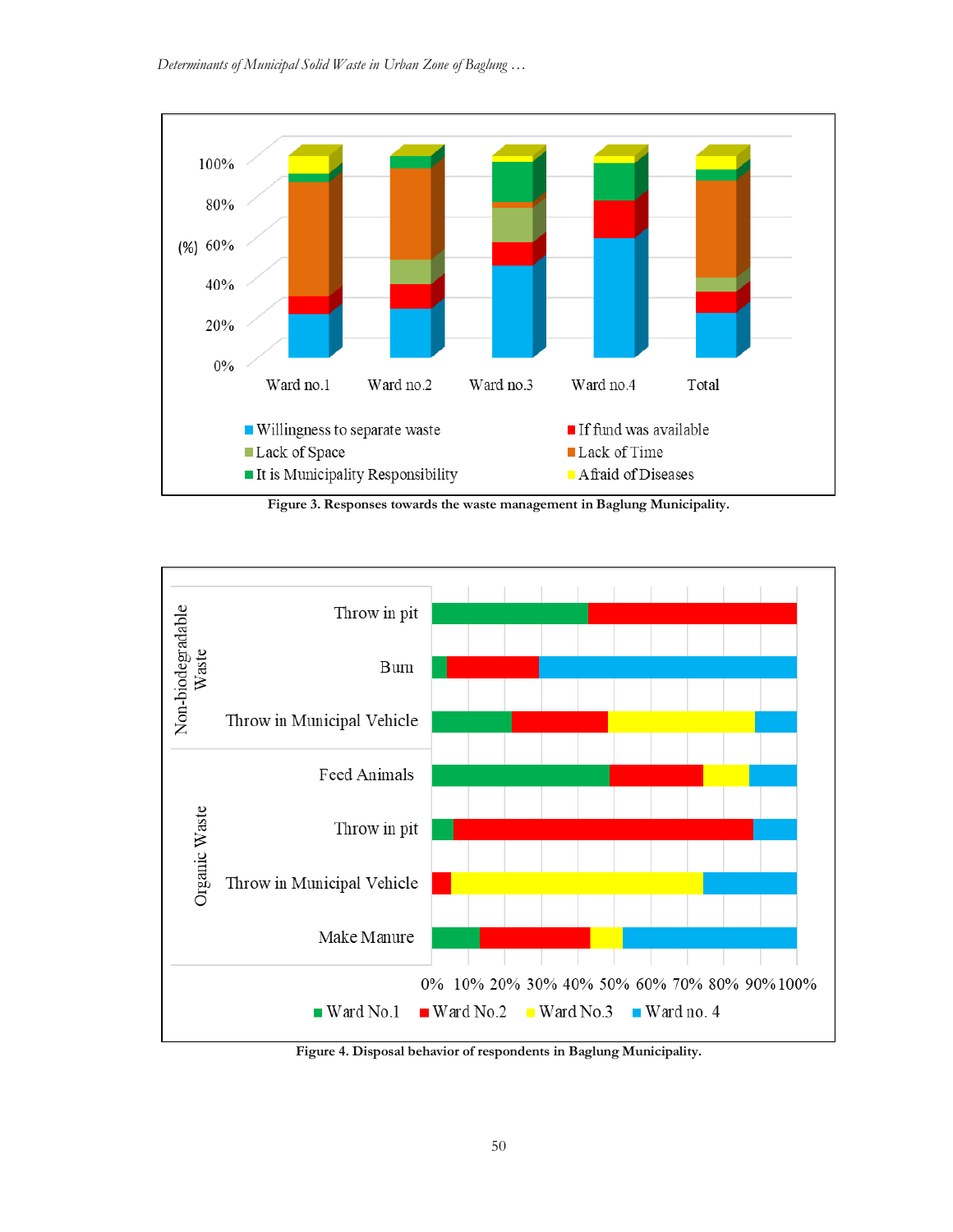### **CONCLUSIONS**

The average MSW generation rates from the households, institutions and commercial sites in the Baglung Municipality were 0.43 kg/c/d, 0.83 kg/institute/day and 2.75 kg/commercial site/day, respectively. 74.0% of the household waste, 74.5% of institutional waste and 52.0% of commercial waste were composed of organic waste. Similarly, 7.8% glass/ceramics were generated from the household waste and 26.0 % from commercial wastes. There was 9.3% of paper/cardboard in the institutional waste. A significant variation in between MSW generation rate with respect to household size and type of days were observed. From this study, the residents of the municipality are suggested to carry out compost manure preparation at the source, which assist in reducing volume of MSW to be transported and disposed of. Higher production of paper/cardboard and glass/ceramics could be the opportunity for the municipality to generate revenue. The local government is recommended to initiate community mobilization in the municipality for the SWM.

### **ACKNOWLEDGEMENTS**

We sincerely thank the Central Department of Environmental Science, Tribhuvan University, Nepal. We are equally grateful to Enhancing Green Economy in 3 countries in Asia (EGEA) program for a financial support. We also thank the Baglung Municipality for the permission to carry out this study.

#### **AUTHOR CONTRIBUTIONS**

TR conceived and designed the study, reviewed outputs, defined key conclusion, contributed to key inputs, and drafted the manuscript. MG actively participated in the field work and revised the manuscript. SMS supervised, reviewed, and edited the work in all phases.

### **CONFLICT OF INTEREST**

The authors declare no competing interests.

### **DATA AVAILABILITY STATEMENT**

The data that support the findings of this study are available from the corresponding author, upon reasonable request.

#### **REFERENCES**

- Abumere, S.I. (1983). City surface solid waste in Nigerian cities. *Environment International*, *9*(5), 391-396.
- ADB. (2013). *Solid waste management in Nepal; current status and policy recommendations*. Metro Manila, Philippines: Asian Development Bank.
- Adeniran, A.E., Nubi, A.T., & Adelopo, A.O. (2017). Solid waste generation and characterization in the University of Lagos for a sustainable waste management. *Waste Management*, *67*, 3-10.
- Adogame, L. (2009). Toward Enhanced Public-Private Partnership in Solid Waste Management in Lagos State. *Effective solid waste management,* Lagos Airport Hotel, Ikeja, Nigeria, August.
- Afon, A.O. (2007). Informal sector initiative in the primary sub-system of urban solid waste management in Lagos, Nigeria. *Habitat International*, *31*(2), 193-204.
- Aleluia, J., & Ferrão, P. (2016). Characterization of urban waste management practices in developing Asian countries: A new analytical framework based on waste characteristics and urban dimension. *Waste Management*, *58*, 415-429.
- Al-Khatib, I.A., Arafat, H.A., Daoud, R., & Shwahneh, H. (2009). Enhanced solid waste management by understanding the effects of gender, income, marital status, and religious convictions on attitudes and practices related to street littering in Nablus–Palestinian territory. *Waste Management*, *29*(1), 449-455.
- Al-Sabbagh, M.K., Velis, C.A., Wilson, D.C., & Cheeseman, C.R. (2012). Resource management performance in Bahrain: a systematic analysis of municipal waste management, secondary material flows and organizational aspects. *Waste Management & Research*, *30*(8), 813-824.
- Amori, A.A., Fatile, B.O., Ihuoma, S.O., & Omoregbee, H.O. (2013). Waste generation and management practices in residential areas of Nigerian tertiary institutions. *Journal of Educational and Social Research*, *3*(4), 45.
- Asnani, P.U., & Zurbrugg, C. (2007). *Improving municipal solid waste management in India: A sourcebook for policymakers and practitioners*. World Bank Publications.
- Baderna, D., Maggioni, S., Boriani, E., Gemma, S., Molteni, M., Lombardo, A., Colombo, A., Bordonali, S., Rotella, G., Lodi, M., & Benfenati, E. (2011). A combined approach to investigate the toxicity of an industrial landfill's leachate: chemical analyses, risk assessment and in vitro assays. *Environmental Research*, *111*(4), 603-613.
- Bovea, M.D., Ibáñez-Forés, V., Gallardo, A., & Colomer-Mendoza, F.J. (2010). Environmental assessment of alternative municipal solid waste management strategies. A Spanish case study. *Waste Management*, *30*(11), 2383- 2395.
- CBS. (2011). *Nepal living standards survey 2010/ 2011*. Kathmandu, Nepal: Central Bureau of Statistics.
- CBS. (2014). *National population and housing census 2011 (Village development committee/municipality)* (Vol. 6). Kathmandu, Nepal: Central Bureau of Statistics.
- Chiemchaisri, C., Juanga, J.P., & Visvanathan, C. (2007). Municipal solid waste management in Thailand and disposal emission inventory. *Environmental Monitoring and Assessment*, *135*(1), 13-20.
- Dangi, M.B., Pretz, C.R., Urynowicz, M.A., Gerow, K.G., & Reddy, J.M. (2011). Municipal solid waste generation in Kathmandu, Nepal. *Journal of Environmental Management*, *92*(1), 240-249.
- Darmastuti, Z., Handayani, I., & Irving, M. (2010). Life Cycle Analysis of Green House Gas Emissions from Biogas Compared to Alternative Energy Sources. *Selected papers proceeding- Energy Conference* (12–13), Berlin, Germany*.*
- Dhokhikah, Y., & Trihadiningrum, Y. (2012). Solid waste management in Asian developing countries: challenges and opportunities. *Journal of Applied Environmental and Biological Sciences*, *2*(7), 329-335.